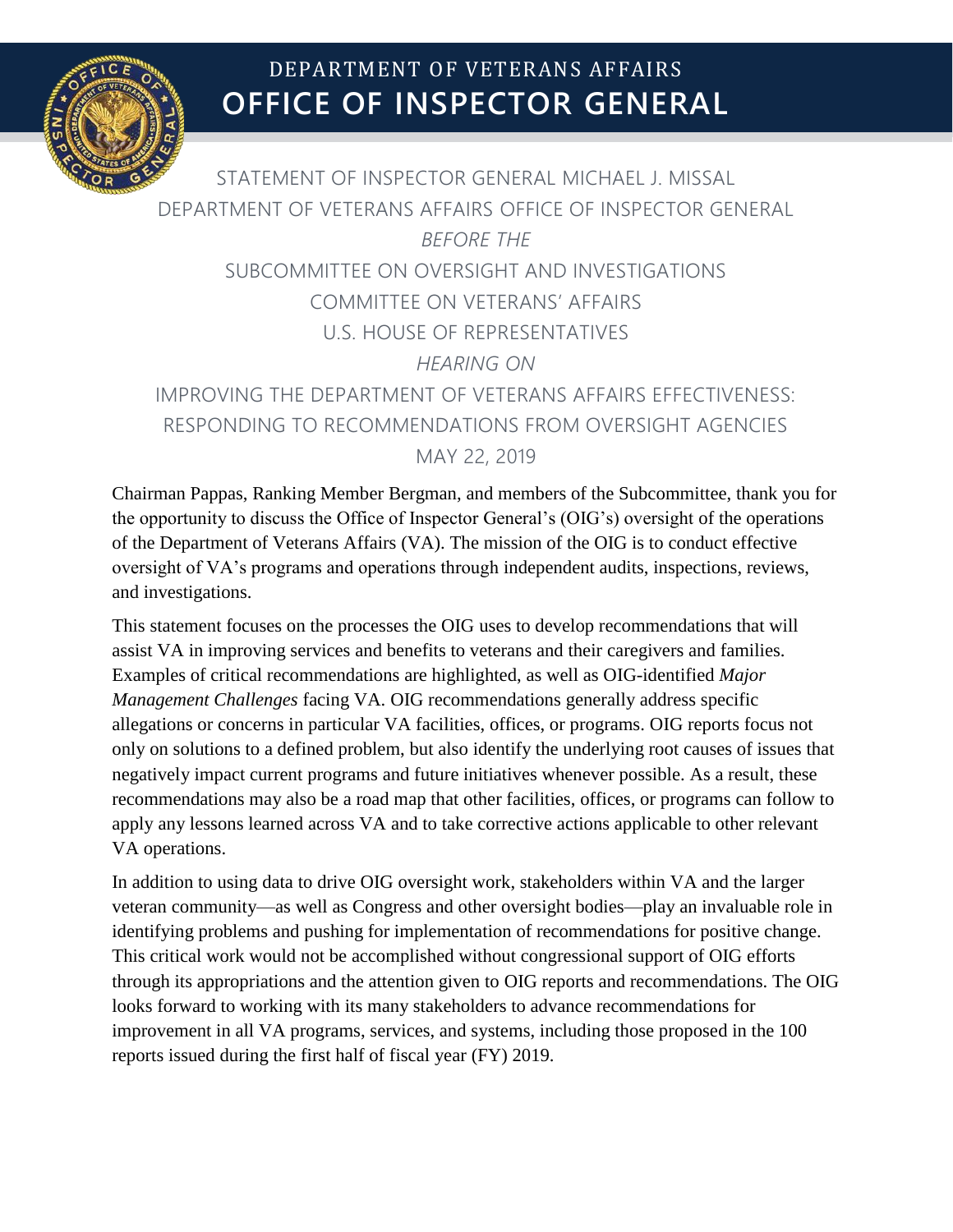# **AUTHORITY AND PRINCIPLES GUIDING OIG RECOMMENDATIONS**

The OIG was created by the Inspector General (IG) Act of 1978 and strengthened through amendments to the IG Act in 1988, the IG Reform Act of 2008, and the IG Empowerment Act of 2016. Pursuant to Section 4 of the United States Code Title 5 Appendix, the Inspector General is responsible for

(1) conducting and supervising audits and investigations;

(2) recommending policies designed to promote economy and efficiency in the administration of, and to prevent and detect criminal activity, waste, abuse, and mismanagement in VA programs and operations; and

(3) keeping the Secretary and Congress fully and currently informed about significant problems and deficiencies in VA programs and operations and the need for corrective action.

When developing recommendations, OIG staff focus on several key principles, including the following:

First, carefully articulated recommendations are directed to the specific VA office or program official that has the responsibility and authority required to satisfactorily implement them. Recommendations could be directed to anyone from the Secretary to a service line chief at a medical facility. Recommendations must be clear, be capable of execution, and specify who is accountable within VA for implementation. While the OIG's recommendations may be narrowly addressed to a particular VA facility or operation, VA should be disseminating information about identified problems and remediation plans to officials in all VA offices that could potentially have the same issues and are positioned to take positive action.

Second, recommendations are contemporaneous with ongoing issues and, except in rare circumstances, should not require more than one year to implement from the report's publication. As explained later, this helps align implementation with reporting requirements to Congress, while also minimizing the risk that OIG recommendations languish, become outdated, or lag behind VA policy and program changes. In the instance that a recommendation would require implementation over a longer period, VA and OIG staff work to develop implementation plans that have quarterly milestones to support tracking progress towards implementation.

Third, OIG recommendations are objective and nonpartisan—driven by data, evidence, and all documentation that are collected and analyzed in accordance with audit, inspection, and investigative standards. The OIG's statutory independence allows it to determine which VA programs, services, operations, and systems to examine that will have the greatest impact on veterans' lives and taxpayers' investments, and to then communicate those findings with Congress, VA's stakeholders, and the public.

Finally, the OIG makes recommendations, but does not direct how they are executed. It is important to note that OIG staff cannot mandate that VA accept OIG recommendations or direct specific action to carry them out. Consistent with this limitation, OIG reports may contain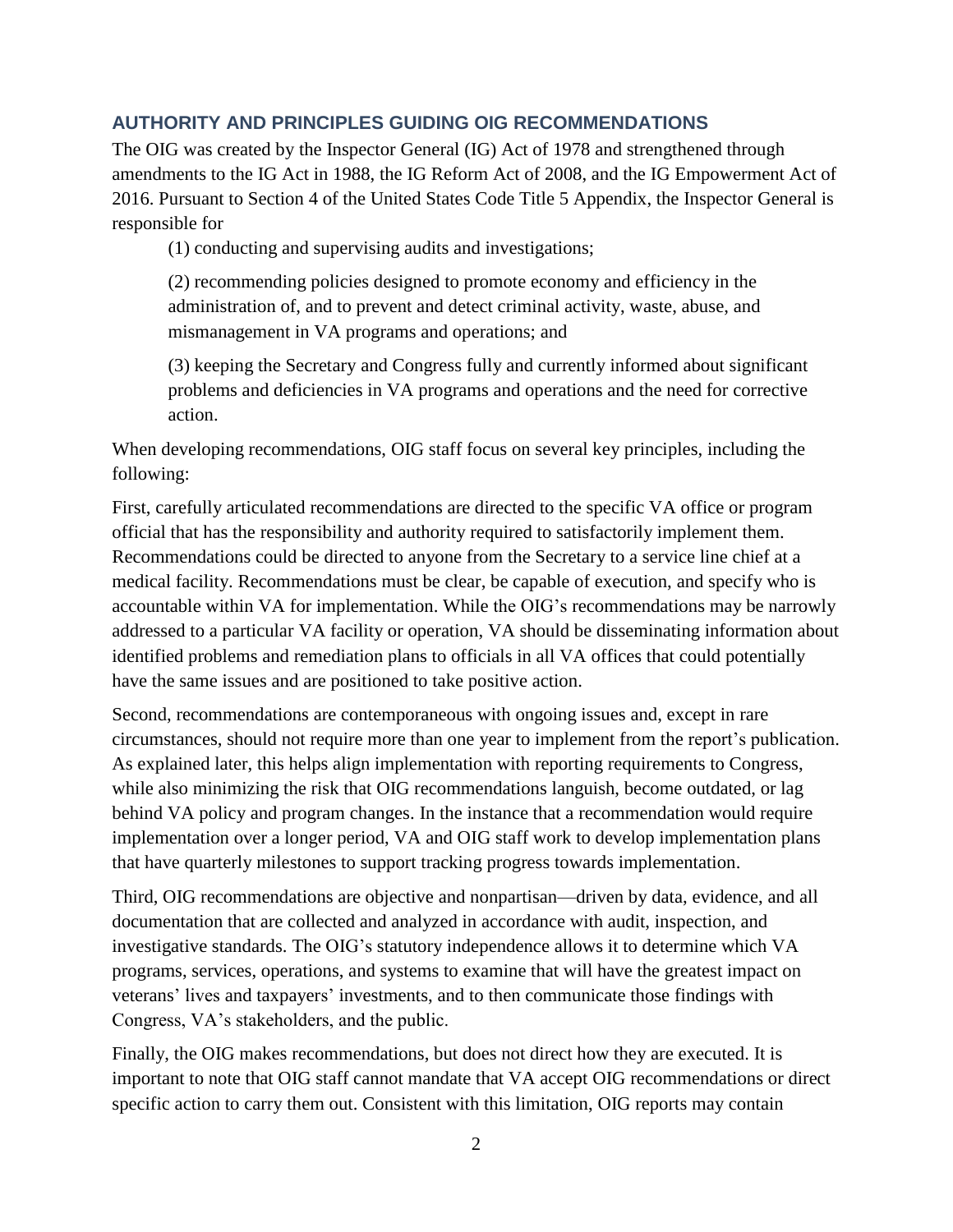recommendations for VA to "take appropriate administrative action" against a specific VA employee for misconduct, but under federal law, VA leaders and managers are then responsible for determining any appropriate administrative action. VA determines the level of disciplinary or adverse actions to be taken, if any. The OIG closes out these recommendations upon VA providing acceptable documentation that no action was deemed necessary, that specific administrative action was taken, or the individual left federal employment. VA leaders are solely responsible for managing VA and setting its policy, including determining how best to implement OIG recommendations. VA and the OIG may disagree about a specific recommendation, but those situations are rare and are noted in the published report.

#### **OIG RECOMMENDATIONS DEVELOPMENT**

When OIG staff perform an audit, review, inspection, or administrative investigation, they conduct months of work that can involve on-site inspections, interviews, document and record reviews, data collection, and more. Using all information collected, staff prepare a draft report with findings that are based on thorough, objective, and balanced analyses. These reports usually include recommendations for VA corrective action or improvement. The draft report is typically sent to appropriate VA managers for review prior to publication to ensure accuracy. This process provides VA an opportunity to comment on the report's factual content and findings. The comments also outline VA management's position on implementing OIG recommendations and are included in the final OIG report. If management concurs with the recommendation, their response must include an implementation plan and a self-determined estimated date of completion. OIG staff will then review the implementation plan to determine if it satisfies the intent of the recommendation. In the event VA concurs with an OIG finding but not the recommendation, VA will need to provide an alternative action they believe will satisfy the intent of the recommendation. The VA workplan to carry out the recommendation and address the underlying finding is key to OIG staff's follow-up process, as detailed later in this statement.

In some occasions, consistent with the OIG's statutory independence from VA, a final report may be issued without VA's response or concurrence of the findings and recommendations, or an acceptable implementation plan. However, it is rare for VA to not concur with OIG findings or recommendations, averaging just one percent of all responses over FYs 2017, 2018, and 2019 to date. OIG staff and leaders have open lines of communication with VA counterparts to resolve these situations. If VA does not concur with a finding or recommendation, and OIG staff cannot reach agreement with the VA office, OIG leaders will escalate the matter with VA managers up to the Deputy Secretary, who is the final VA deciding official, prior to publishing a report with nonconcurrence on recommendations.

In addition, VA may "concur in principle" or "partially concur" with a recommendation, but OIG requires VA to clearly explain the concern with the finding or recommendation (including a perceived inability to implement) that is cause for the qualified response. Overall, it is important for comments to make clear whether VA concurs or nonconcurs with each finding, as well as with specific recommendations.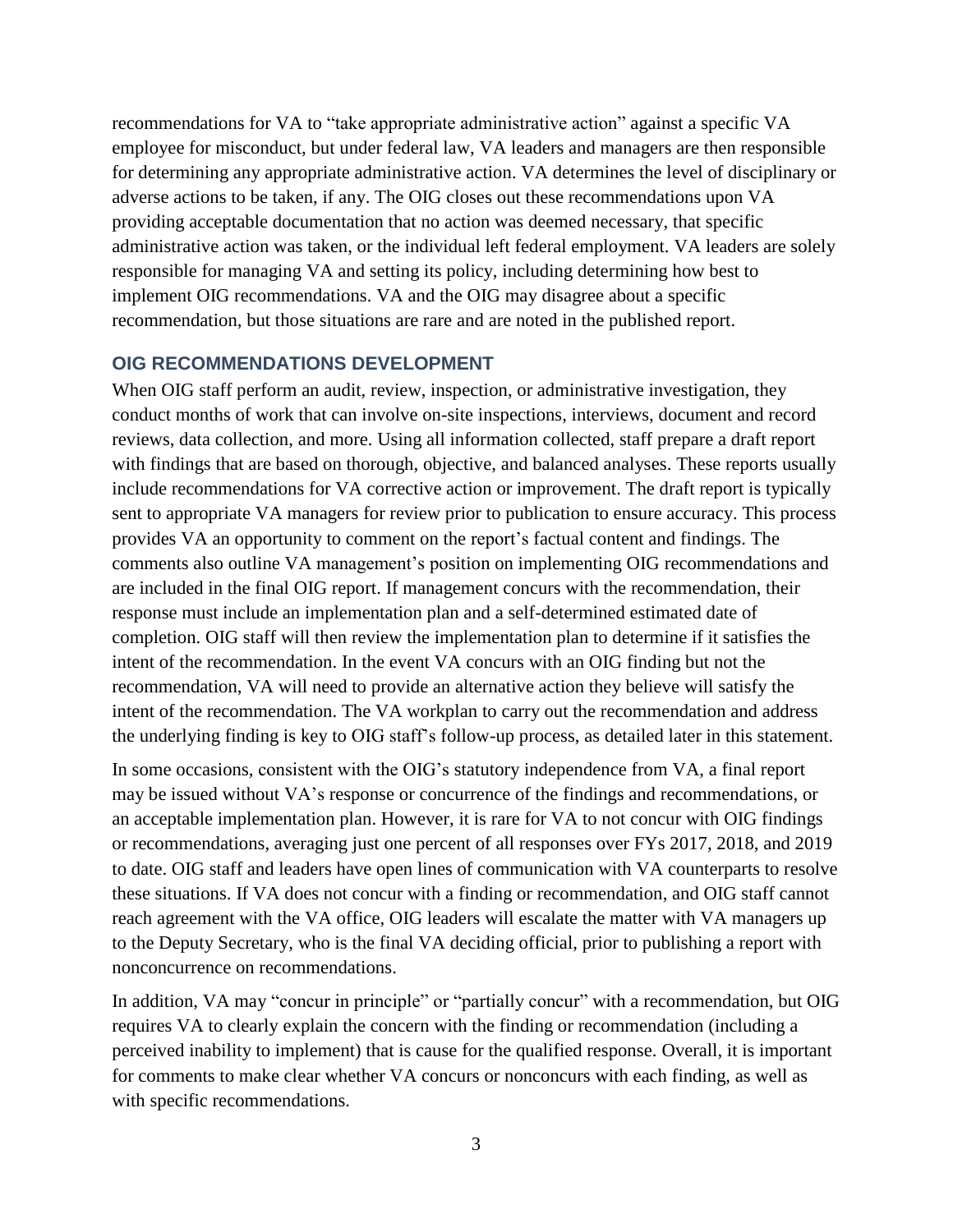## **TRACKING OIG RECOMMENDATIONS**

OIG recommendations can be accessed in several ways. The most up-to-date information can be found on the OIG website, [www.va.gov/oig.](https://www.va.gov/oig) The recommendations webpage provides live tracking on the status of OIG published reports and recommendations open for less than a year, open for more than a year, and closed as implemented. <sup>1</sup> This online dashboard also provides the realized and potential monetary impact of VA's implementation of OIG recommendations. The webpage search functionality allows users to isolate reports with open recommendations.

Pursuant to the IG Act of 1978, the Semiannual Report (SAR) to Congress presents the OIG's accomplishments during the prior six-month reporting period.<sup>2</sup> Within the SAR, the OIG lists all open recommendations, including recommendations that have been open more than one year.

On January 3, 2019, the Good Accounting Obligation in Government Act (P. L. 115-414) was enacted, mandating each agency include in its annual budget justification submitted to Congress an explanation for the reasons why no final action has been taken regarding a Government Accountability Office or OIG recommendation open more than 12 months, as well as a timeline to implement the recommendation if the agency concurred. It is expected that the agency budget justification will include this information in the FY 2021 budget submission.

## **Current State of OIG Recommendations**

As of March 31, 2019, there were 84 OIG reports and 403 recommendations that had been open less than one year. The total monetary benefit associated with these recommendations is more than \$2.7 billion. Also, as of March 31, 2019, there were 40 reports and 133 recommendations that remained open for more than one year. The total monetary benefit related to these reports is more than \$329 million.

# **FOLLOW-UP PROCESSES**

While there have been instances in which VA has resolved an issue at the time of a report's publication, the vast majority of recommendations take time to implement fully. To ensure completion, the OIG engages its centralized follow-up staff to track the implementation of all report recommendations with the responsible VA office. This consolidated function helps ensure specially trained staff provide consistent management of OIG follow-up activities, frees report authors to work on other projects, and helps the OIG prepare timely and accurate status reporting for the website, SAR, and other products.

## **Timelines**

 $\overline{a}$ 

In addition to VA's comments on a draft report, the responsible VA office provides a workplan describing the process and timeline for each recommendation to be implemented. After the report is issued, the OIG follow-up group is responsible for entering all this information into a tracking

<sup>1</sup> [https://www.va.gov/oig/recommendation-dashboard.asp.](http://www.va.gov/oig/recommendation-dashboard.asp)

<sup>&</sup>lt;sup>2</sup> An archive of SARs is available a[t https://www.va.gov/oig/publications/semiannual-reports.asp.](https://www.va.gov/oig/publications/semiannual-reports.asp)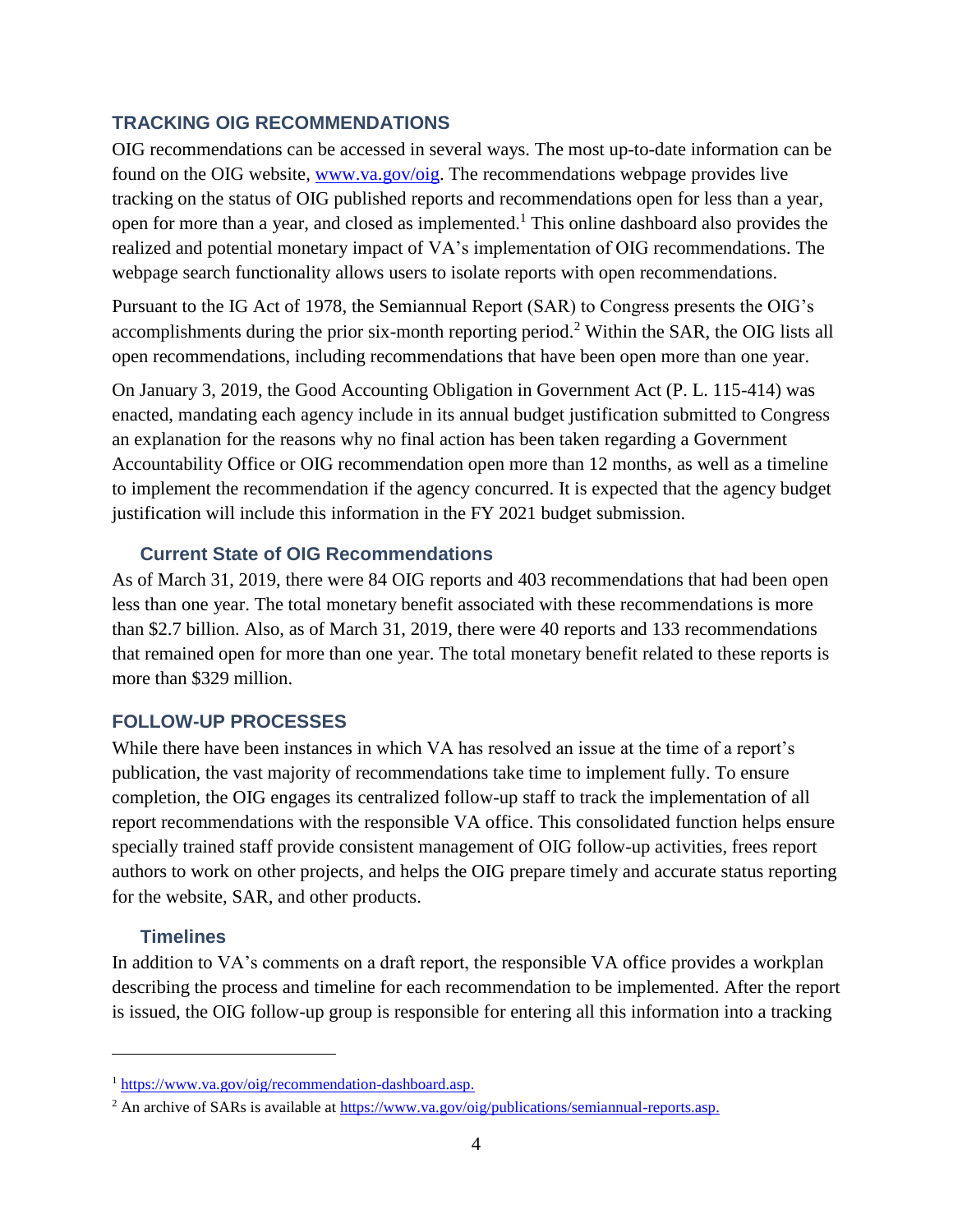system, analyzing the report's recommendations and VA comments, and then preparing the appropriate documentation request to the responsible VA office.

At quarterly intervals starting 90 days after report issuance, the follow-up group requests the VA office provide an accounting of actions taken to implement open recommendations, as well as whether the VA office believes a recommendation may be closed. Each VA administration and staff office maintains a point of contact for this process, which helps with consistency in addressing implementation issues, tracking progress, and coordinating the response of the VA office assigned the recommendation. After receiving the VA office's report, the follow-up staff draft a preliminary assessment to the responsible OIG office, which wrote the report, as to whether any recommendations appear ready to close. The responsible OIG office then reviews the materials and provides a final determination whether any recommendations have been satisfactorily implemented and can be closed. If the VA office does not provide any response, follow-up staff can escalate the issue for resolution by connecting OIG leaders to the appropriate VA leaders.

#### **Recommendation Closure or Suspension**

The responsible OIG office has the subject-matter expertise related to the recommendation at issue, and no recommendation may be closed without that office's approval. The decision to close a recommendation is based on a review of VA's supporting documentation or independent information obtained by OIG that indicates the corrective action has occurred or progressed enough to show recommendation implementation. For example, a recommendation to train employees on a particular issue is not closed if the VA office says it will conduct the training, but rather if the VA provides syllabus and scheduling documentation showing adequately developed training is underway and will continue in a systematic fashion.

In a very few cases, there may be a need for OIG leadership to temporarily suspend follow-up activities or close recommendations as "not able to be implemented." For example, suspension may be warranted when a planned corrective action has gone stagnant due to circumstances beyond the control of the VA office (such as the need for a technology solution) and no viable alternatives exist, or if the program materially changes or is terminated and so the recommendation no longer applies. As mentioned earlier, if VA does not concur with a recommendation following OIG outreach at report publication or during follow-up, that nonconcurrence is noted and reported publicly and to Congress. If a new report is issued that repeats not-yet-implemented recommendations from a prior report, follow-up staff would close out the initial recommendations and consolidate all recommendations related to unresolved concerns into the new report.

Aligned with the schedule for preparing the SAR, follow-up staff work with responsible OIG staff every six months to review open recommendations to determine whether any problems exist in implementation or whether circumstances would allow closure of any recommendations. As needed, OIG staff can confer with VA offices to examine the issues preventing implementation and work to revise related implementation plans.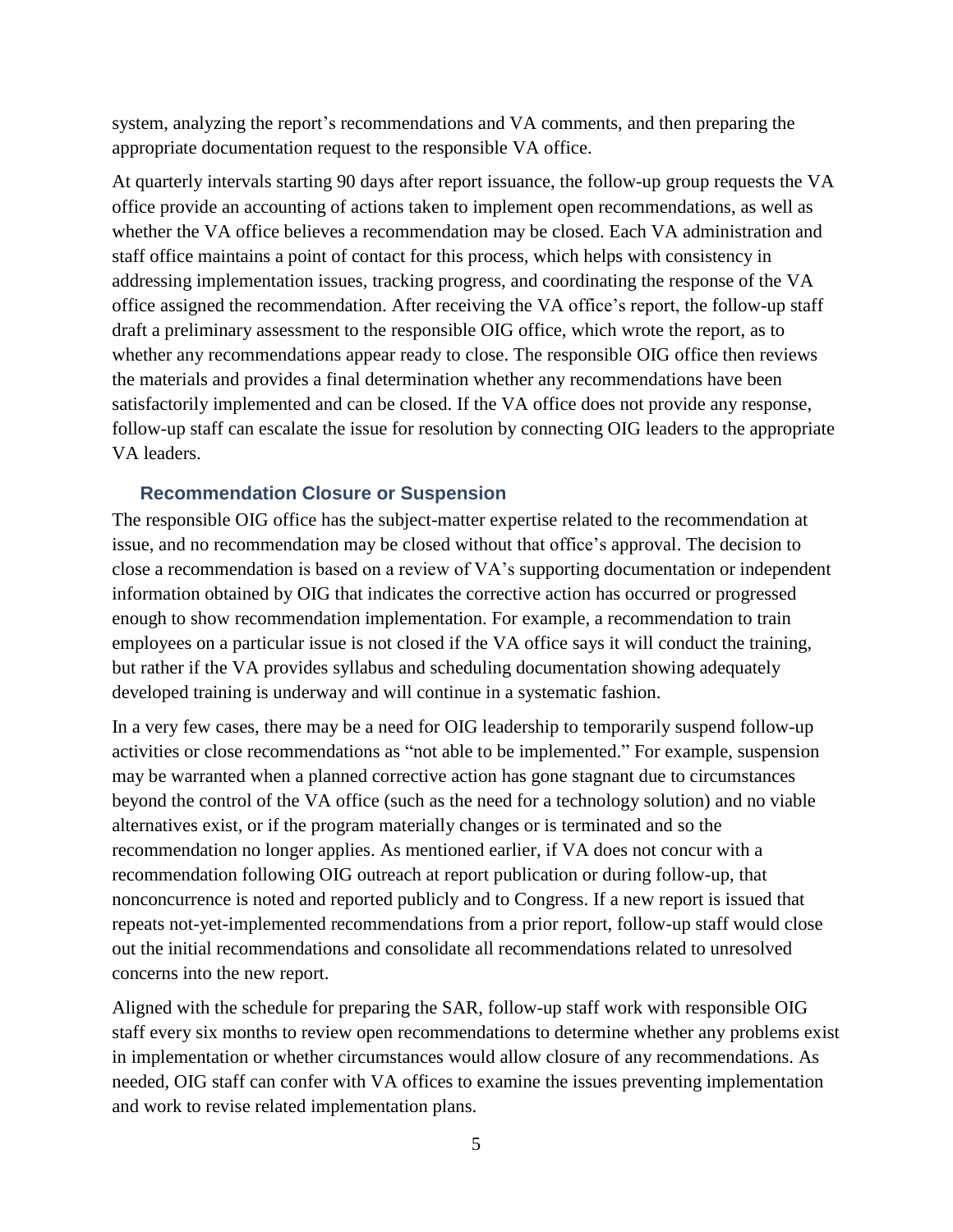# **IMPACTFUL RECOMMENDATIONS AFFECT A RANGE OF VA PROGRAMS**

OIG recommendations are directed at every level of VA operations, affecting the quality and access to health care for more than 7 million veterans; benefits for veterans with disabilities, their caregivers, and family members; and the effective stewardship of appropriated funds. They can be directed at individual facilities, regional networks, or national program or administrative offices. The following reports are highlighted to demonstrate how OIG staff perform sustained follow-up on identified areas of weakness to ensure meaningful improvement within VA.

#### **Veterans Health Administration Examples**

 $\overline{a}$ 

*Critical Deficiencies at the Washington DC VA Medical Center***.** In March 2017, the OIG received a confidential complaint and additional subsequent allegations that the Washington DC VA Medical Center had equipment and supply issues that could be putting patients at risk for harm. The OIG conducted an inspection, issuing an interim report in April 2017, and a final report in March  $2018<sup>3</sup>$ . The final report provided findings in four areas: (1) risk of harm to patients, (2) hospital service deficiencies affecting patient care, (3) lack of financial controls, and (4) failures in leadership. These deficiencies spanned many years, impacting the core medical center functions that healthcare providers need to effectively provide quality care. In particular, the report detailed the failure to ensure supplies and equipment reached patient care areas when needed, in part due to the facility's failure to use its inventory management IT system. The OIG made 40 recommendations, and VA concurred with each one. While VA provided detailed action plans on how the recommendations would be implemented and identified progress made, of the 40 recommendations, 13 are still open as of May 14, 2019.

This report was meant to not only improve conditions at the DC VA Medical Center, but also to serve as a guide for other VA medical facilities' logistical services and to improve integrated reviews and oversight by Veterans Integrated Service Networks (VISNs) and VA central offices.

*Expendable Inventory Management System: Oversight of Migration from Catamaran to the Generic Inventory Package***.** As a result of the inventory management issues identified at the DC VA Medical Center, the OIG conducted a national audit in which the audit team surveyed 21 medical centers and conducted unannounced on-site visits to 11 of those 21. They found other medical centers also encountered challenges as part of the migration to a new inventory management system and that significant discrepancies existed between actual inventory and the data for tracking expendable medical supplies.<sup>4</sup> Also, they found proper inventory monitoring and management practices were lacking. Some of the issues stemmed from the failure to provide adequate oversight of the migration at the Veterans Health Administration (VHA) level, while others stemmed from a lack of oversight from the VISN. The OIG's May 1, 2019, report

<sup>3</sup> *[Interim Summary Report](http://www.va.gov/oig/pubs/VAOIG-17-02644-202.pdf)*, April 17, 2017; *[Critical Deficiencies at the Washington DC VA Medical Center](http://www.va.gov/oig/pubs/VAOIG-17-02644-130.pdf)*, March 7, 2018.

<sup>4</sup> *[Expendable Inventory Management System: Oversight of Migration from Catamaran to the Generic Inventory](https://www.va.gov/oig/pubs/VAOIG-17-05246-98.pdf)  [Package](https://www.va.gov/oig/pubs/VAOIG-17-05246-98.pdf)*, May 1, 2019.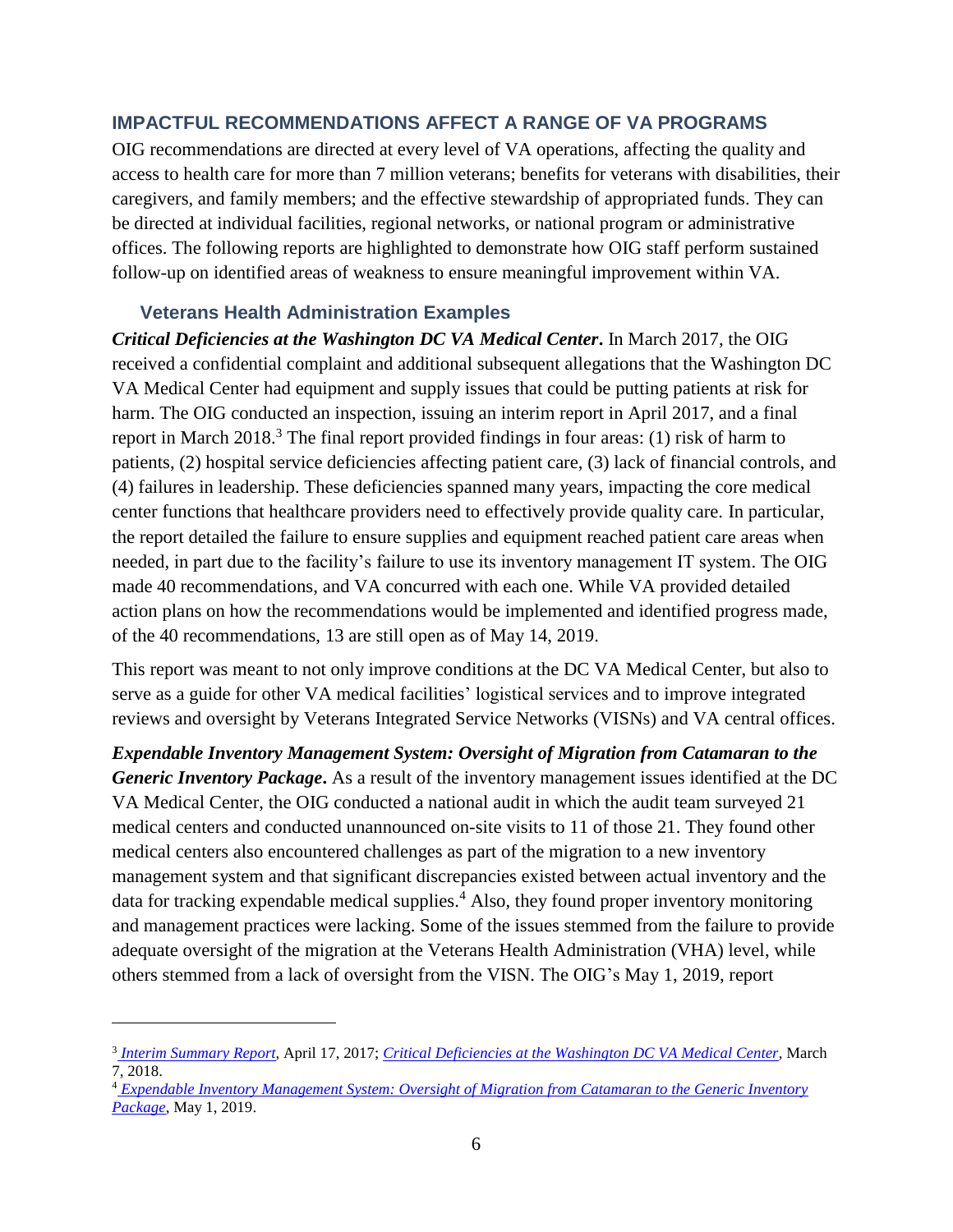included six recommendations to the Executive in Charge for the Office of the Under Secretary for Health regarding inventory distribution and controls, which VA is now implementing.

**Veterans Crisis Line.** The OIG is monitoring VA's delivery of mental health care and the operations of its suicide prevention programs. The OIG conducted a review of the Veterans Crisis Line (VCL) in 2016 and again in 2017 because of VHA's inability to implement OIG recommendations for this critical program in a timely manner, as well as the receipt of additional allegations.

On March 20, 2017, the OIG issued *Evaluation of the Veterans Health Administration Veterans Crisis Line*, reporting deficiencies in multiple areas of the VCL's administration.<sup>5</sup> Although the OIG was impressed with the dedication of VCL staff assisting veterans and loved ones, the OIG staff found VCL's management team faced significant obstacles providing suicide prevention and crisis intervention services to veterans, service members, and their families. The VCL's biggest challenges included meeting the operational and business demands of responding to over 500,000 calls per year, and training staff to assess and respond to the needs of individual contacts with veterans and family members under stressful, time-sensitive conditions.

The OIG staff found deficiencies in the governance and oversight of VCL operations following its realignment under VHA's Office of Member Services, a business operations group with expertise in call center operations. While VA leaders stated that Member Services and the Office of Mental Health Operations would work closely together to manage VCL services, the review found decisions were made with insufficient clinical input. The OIG also identified internal quality assurance deficiencies, including that there was an inadequate process to collect, analyze, and effectively review relevant quality management data to improve outcomes for callers. OIG staff made 16 recommendations to VA to improve crisis intervention services for veterans in distress. Among other weaknesses, the OIG identified in response to a complaint that there was a failure to properly respond to a veteran during multiple calls, resulting in missed opportunities to provide crisis intervention services. The OIG closed out the report recommendations on March 28, 2018, after accepting VA's implementation plan for the final open recommendation.

It is important to note that the March 2017 report resulted, in part, from VA's failure to implement prior OIG recommendations made in a February 2016 report, *Healthcare Inspection– Veterans Crisis Line Caller Response and Quality Assurance Concerns, Canandaigua, New*  York.<sup>6</sup> The OIG's seven recommendations from the 2016 report remained open for more than a year. OIG staff conducted the subsequent review because the failure to implement previous recommendations was impairing the VCL's ability to increase the quality of crisis intervention services to callers. The OIG's February 2016 report recommendations were eventually closed out on July 31, 2017.

<sup>5</sup> *[Evaluation of the Veterans Health Administration Veterans Crisis Line](https://www.va.gov/oig/pubs/VAOIG-16-03985-181.pdf)*, March 20, 2017.

<sup>6</sup> *[Healthcare Inspection–Veterans Crisis Line Caller Response and Quality Assurance Concerns,](http://www.va.gov/oig/pubs/VAOIG-14-03540-123.pdf) Canandaigua, New [York](http://www.va.gov/oig/pubs/VAOIG-14-03540-123.pdf)*, February 11, 2016.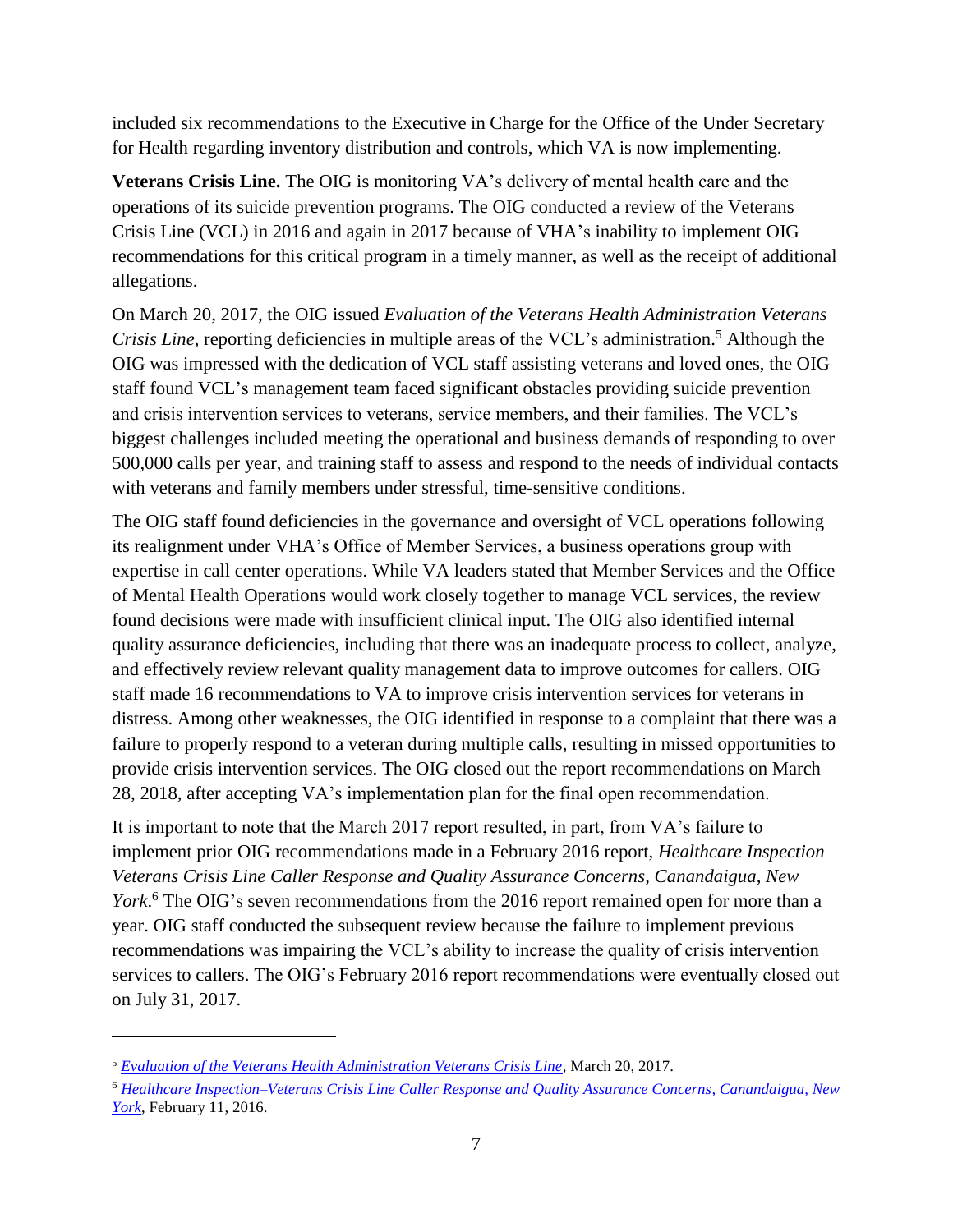**Suicide Prevention.** Many OIG reports also provide recommendations for facilities after reviewing the care provided to individual patients. The recommendations often can be used as guidance for other facilities within the VA system as well. For example, a September 2018 *Review of Mental Health Care Provided Prior to a Veteran's Death by Suicide Minneapolis VA Health Care System, Minnesota* examined the care of a patient who died from a self-inflicted gunshot wound less than 24 hours after being discharged from an inpatient mental health unit.<sup>7</sup> Even though the action plans had target implementation dates no later than January 31, 2019, six of the seven recommendations remain open. The recommendations for corrective action relate to care provider coordination, accuracy of documentation, inclusion of family members in a veteran's health care and discharge, and completion of analyses after a tragic event.

The OIG previously reported on the performance of multiple VHA facilities by conducting a trends analysis of suicide prevention programs. In an *Evaluation of Suicide Prevention Programs in Veterans Health Administration Facilities*, the OIG examined suicide prevention efforts in VHA facilities to assess facility compliance with relevant VHA guidelines.<sup>8</sup> OIG conducted this review at 28 VHA medical facilities during its comprehensive assessment program reviews from October 1, 2015, through March 31, 2016. The OIG found that most facilities had a process for responding to referrals from the VCL and a process to follow up on high-risk patients who missed appointments. However, the OIG identified system weaknesses in areas such as outreach activities; suicide prevention safety plan completion, content, and distribution; flagging records of high-risk inpatients and notifying the Suicide Coordinator of the admission; and evaluating high-risk inpatients during the 30 days following discharge. The OIG's six recommendations to the then-Acting Under Secretary for Health are now closed.

**Routine Inspections.** The OIG continues to conduct unannounced cyclical assessments of operations and quality control programs at VHA medical facilities, now known as Comprehensive Healthcare Inspection Program (CHIP) reports. These reports focus on leadership within a facility and key factors that affect patient care, such as quality, safety, and value; the credentialing and privileging process; environment of care; and medication management. Additionally, the OIG annually rotates high-interest topics in these fields, such as posttraumatic stress disorder care, mammography results and follow-up, and controlled substances inspection programs. <sup>9</sup> OIG staff may also conduct more frequent follow-ups to assess VA's progress in implementing recommendations when a facility appears unable to address OIG findings. These additional inspections help ensure issues do not remain unresolved over long periods of time.

<sup>7</sup> *[Review of Mental Health Care Provided Prior to a Veteran's Death by Suicide Minneapolis VA Health Care](https://www.va.gov/oig/pubs/VAOIG-18-02875-305.pdf)  [System, Minnesota,](https://www.va.gov/oig/pubs/VAOIG-18-02875-305.pdf)* September 25, 2018.

<sup>8</sup> *[Evaluation of Suicide Prevention Programs in Veterans Health Administration Facilities](http://www.va.gov/oig/pubs/VAOIG-16-03808-215.pdf)*, May 18, 2017.

<sup>9</sup> *[Semiannual Report to Congress,](https://www.va.gov/oig/pubs/sars/vaoig-sar-2018-2.pdf)* Issue 80*.*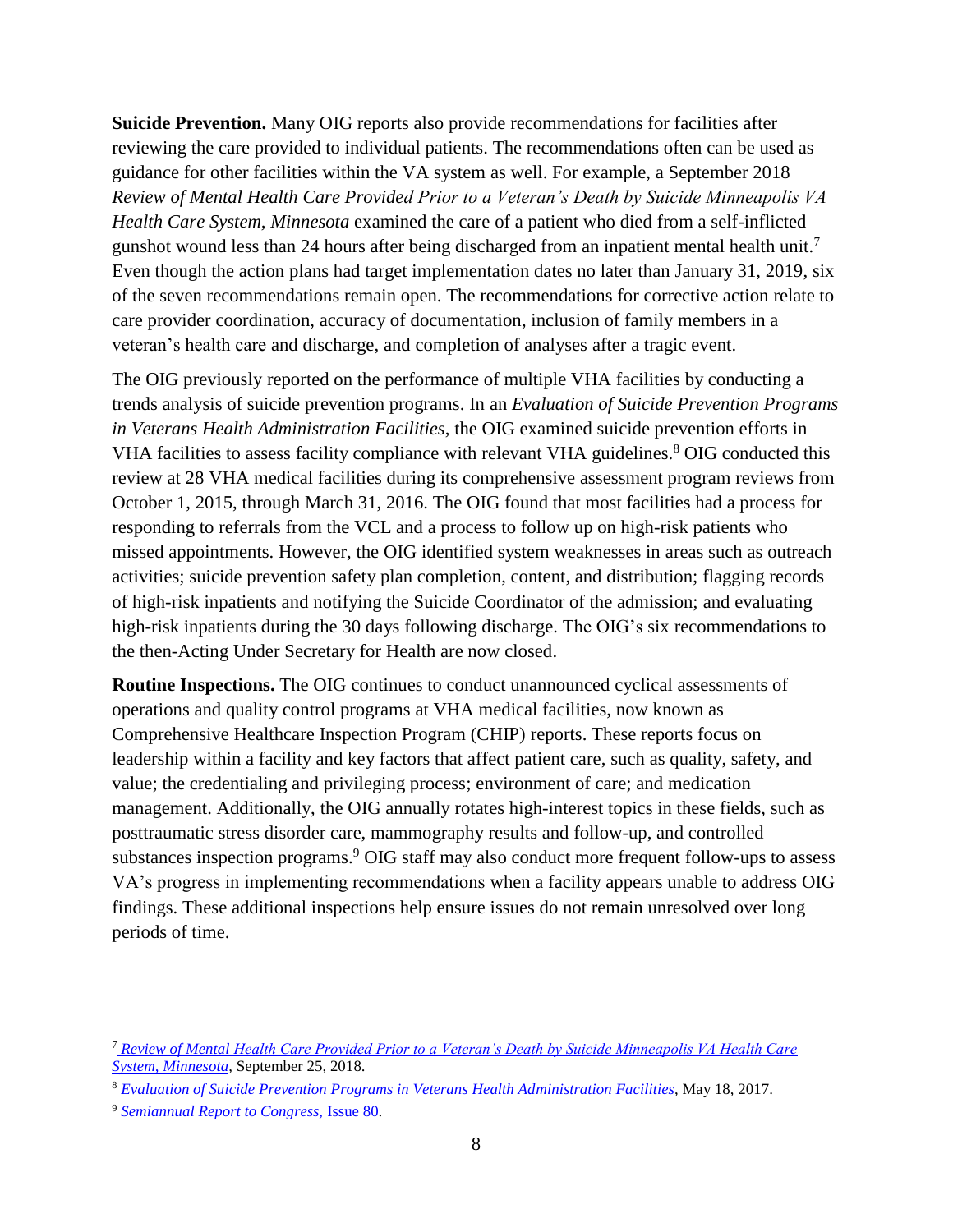For example, in May 2015, an OIG assessment of the VA St. Louis Health Care System in Missouri identified 45 recommendations to address concerns across the facility's operations.<sup>10</sup> Due to the wide-ranging issues, in November of the same year, OIG staff conducted another review of the facility to assess progress on the action plans, with a particular focus on quality and environment of care.<sup>11</sup> While some progress was noted, OIG staff made additional recommendations in those areas of focus. OIG staff returned to the facility yet again in June 2016. In that report, the OIG made one recommendation related to the environment of care.<sup>12</sup> Finally, OIG staff conducted an inspection of the facility in 2018 that resulted in seven recommendations, which have all been closed.<sup>13</sup>

**VISN Reviews.** To augment oversight of VHA-related recommendations, the OIG is launching routine reviews of VISNs. There is limited utility to having medical facilities implement recommendations if those corrective actions are not supported by the VISN. This expanded focus on VISNs is meant to address the oversight and services that VISNs provide all medical centers within their network that affect efficient operations and quality patient care. After completing several successful pilot visits, the OIG will be conducting unannounced reviews for four VISNs during the remainder of FY 2019. OIG staff conducting facility- and VISN-level inspections are engaging in coordination efforts to ensure reports regarding medical facilities make relevant connections to their VISN responsible for leadership, support, and oversight. The reports will include recommendations to improve accountability for the provision of high-quality health care.

## **Veterans Benefits Administration Examples**

In October 2017, the OIG implemented a new national inspection model for oversight of the Veterans Benefits Administration (VBA). Previously, the OIG largely conducted oversight through inspections of VBA's 56 regional offices. Under the new model, the OIG conducts nationwide audits and reviews of high-impact programs and operations within VBA to accomplish the following objectives:

- Identify systemic issues that affect veterans' benefits and services
- Determine the root causes of identified problems

 $\overline{a}$ 

• Make useful recommendations to drive positive change across VBA

<sup>10</sup> *[Combined Assessment Program Review of the VA St. Louis Health Care System, St. Louis, Missouri](http://www.va.gov/oig/pubs/VAOIG-15-00075-351.pdf)*, May 18, 2015.

<sup>11</sup> *[Combined Assessment Program Follow-Up Review of the VA St. Louis Health Care System,](https://www.va.gov/oig/pubs/VAOIG-15-00075-87.pdf) St. Louis, Missouri*, January 20, 2016.

<sup>12</sup> *[Combined Assessment Program Follow-Up Review of Environment of Care at the VA St. Louis Health Care](https://www.va.gov/oig/pubs/VAOIG-15-00075-449.pdf)  [System, St. Louis, Missouri](https://www.va.gov/oig/pubs/VAOIG-15-00075-449.pdf)*, January 18, 2017.

<sup>13</sup> *[Comprehensive Healthcare Inspection Program Review of the VA St. Louis Health Care System,](https://www.va.gov/oig/pubs/VAOIG-18-00612-260.pdf) Missouri*, August 23, 2018.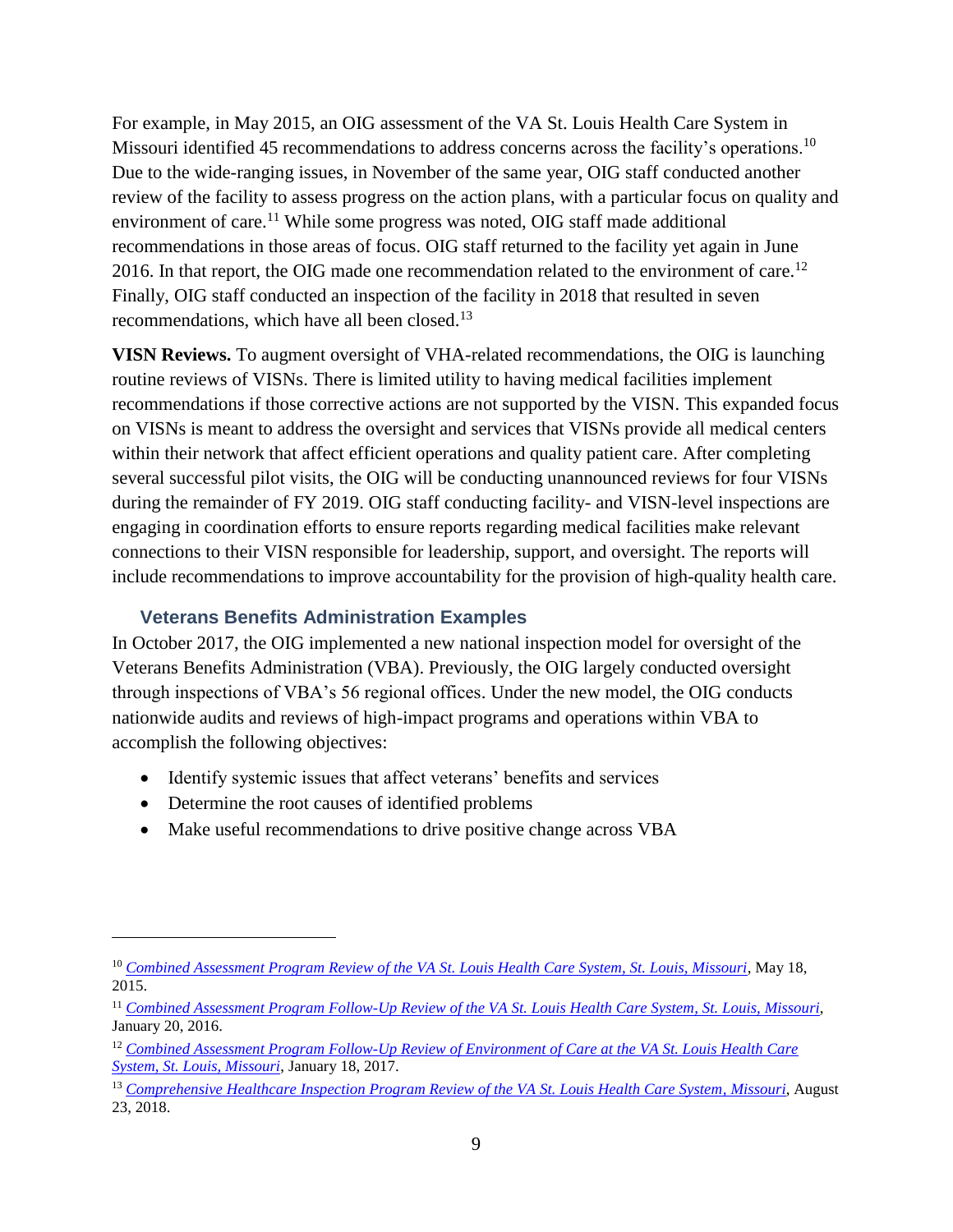Since October 1, 2017, the OIG has published 19 VBA-related oversight reports. VBA has generally concurred with the recommendations and provided acceptable action plans, with the closure of most recommendations that have been open for over one year.

Two recent OIG reports regarding VBA claims processing for complex claims related amyotrophic lateral sclerosis (ALS or Lou Gehrig's disease) and to military sexual trauma (MST) demonstrate the value of OIG recommendations. In 2016, VBA moved to a National Work Queue (NWQ) for the processing of disability compensation claims. Previously, VBA used Segmented Lanes to process claims. Under that approach, specialized claims, like those for MST and ALS, were routed to staff experienced with those claims. Under the NWQ, VBA no longer directed complex claims to specialized teams, but rather distributed daily to each VA regional office (VARO) new claims, which the VARO then assigned to processors by workload. These OIG reports detail how national policy changes have had negative impacts on claims processing. While well-intentioned efforts to expedite overall benefits processes were carried out, there was an unintended impact on VBA's ability to review and process certain claims accurately.

*Accuracy of Claims Involving Service-Connected Amyotrophic Lateral Sclerosis***.** In November 2018, the OIG examined whether VBA accurately decided veterans' claims involving serviceconnected ALS.<sup>14</sup> VA describes ALS as a rapidly progressive neurological disease that attacks the nerve cells responsible for directly controlling voluntary muscles. Because a statistical correlation was found between military service activities and the development of ALS, VA established a presumption of service connection for this disease in 2008. Thus, veterans who develop the disease during service, or any time after separation from military service, generally receive benefits if they had active and continuous service of 90 days or more. Although VBA prioritizes these claims, staff must also accurately decide these claims because it is a serious condition that often causes death within three to five years from the onset of symptoms.

OIG staff reviewed a statistical sample of 100 veterans' cases involving service-connected ALS from April through September 2017. The team found that VBA staff made 71 errors involving 45 veterans' ALS claims, projecting that 430 of 960 total ALS veterans' cases had erroneous decisions. For example, rating personnel incorrectly decided ALS claims related to one or more of the following categories:

- Special monthly compensation benefits
- Evaluations of medical complications of ALS
- Effective dates

- Additional benefits related to adapted housing or automobiles
- Inaccurate or conflicting information in decisions
- Proposals to discontinue service connection

<sup>14</sup> *[Accuracy of Claims Involving Service-Connected Amyotrophic Lateral Sclerosis](https://www.va.gov/oig/pubs/VAOIG-18-00031-05.pdf)*, November 20, 2018.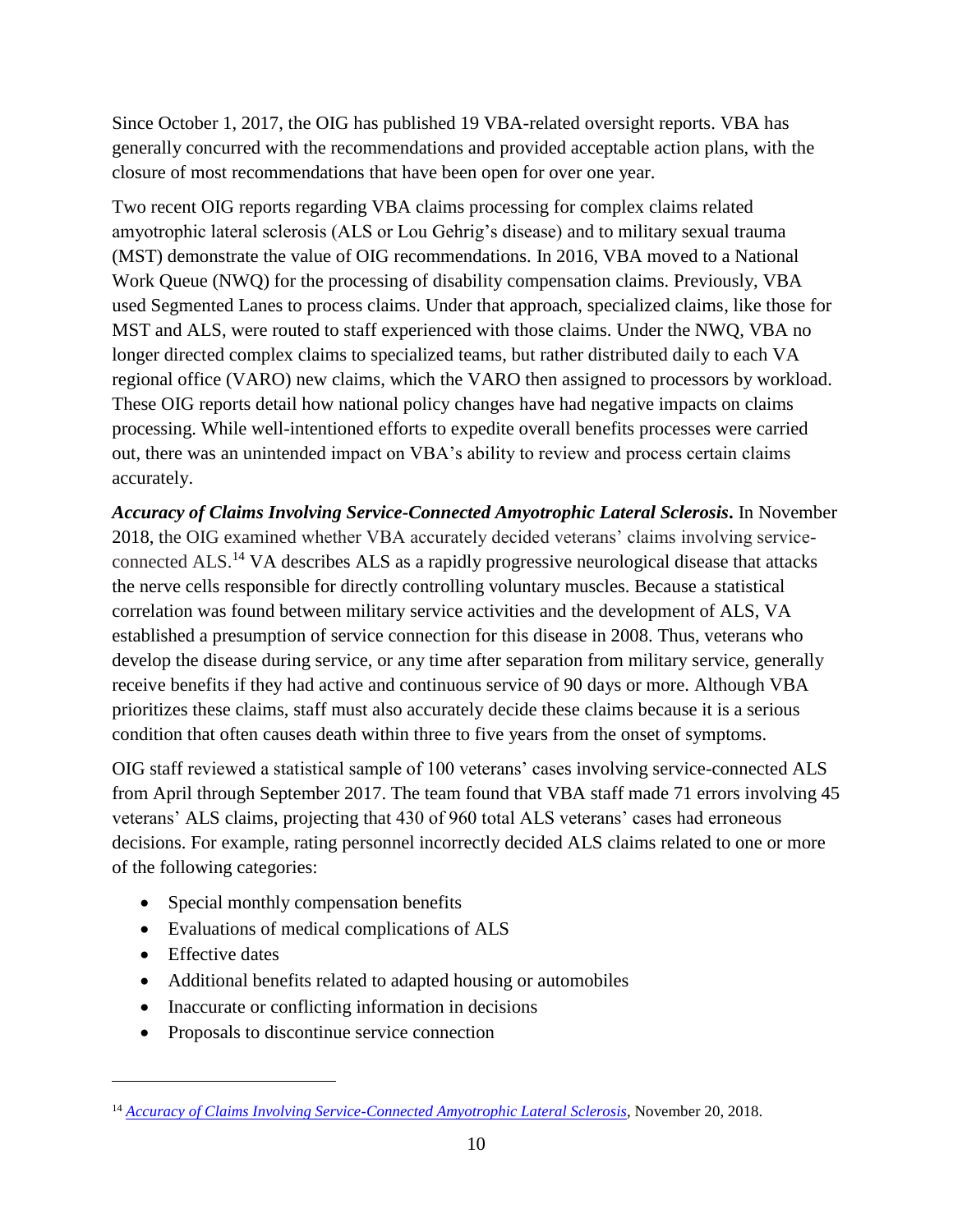These errors resulted in estimated underpayments of about \$750,000 and overpayments of about \$649,000 over a six-month period, for a potential \$7.5 million in underpayments and \$6.5 million in overpayments over a five-year period. Also, VBA staff generally did not tell veterans about available special monthly compensation benefits. Most rating personnel indicated that they do not often receive claims involving ALS or higher levels of special monthly compensation, which makes these claims more difficult to evaluate. The Under Secretary for Benefits concurred with the OIG's two recommendations to implement a plan to improve and monitor decisions involving service-connected ALS and to provide notice regarding additional special monthly compensation benefits that may be available. These recommendations are still open.

*Denied Posttraumatic Stress Disorder Claims Related to Military Sexual Trauma***.** In August 2018, the OIG reviewed VBA's denied PTSD claims related to veterans' MST to determine whether staff correctly processed the claims.<sup>15</sup> Some service members are understandably reluctant to submit a report of MST, particularly when the perpetrator is a superior officer. Service members may also have concerns about the potential for negative performance reports or punishment for collateral misconduct. There is also sometimes the perception of an unresponsive military chain of command. If the MST leads to PTSD, it is often difficult for victims to produce evidence to support the assault's occurrence. VBA policy correctly requires staff to follow additional steps for processing MST-related claims so veterans have further opportunities to provide adequate evidence.

VBA reported that it processed approximately 12,000 claims per year over the last three years for PTSD related to MST. In FY 2017, VBA denied about 5,500 of those claims (46 percent). The OIG review team assessed a sample of 169 MST-related claims that VBA staff denied from April through September 2017. The review team found that VBA staff did not properly process veterans' denied MST-related claims in 82 of 169 cases. As a result, the OIG estimated that VBA staff incorrectly processed approximately 1,300 of the 2,700 MST-related claims denied during that time (49 percent). The OIG found that multiple factors led to the improper processing and denial of MST-related claims. Included among these factors were the lack of reviewer specialization, lack of an additional level of review, discontinued special focused reviews, and inadequate training.

The OIG made six recommendations to the Under Secretary for Benefits including that VBA review all approximately 5,500 MST-related claims denied from October 2016 through September 2017, take corrective action on those claims in which VBA staff did not follow all required steps, assign MST-related claims to a specialized group of claims processors, and improve oversight and training on addressing MST-related claims. The Under Secretary concurred with the recommendations and has already taken steps to address them, particularly in the area of training, with four recommendations currently still open. The Under Secretary also

<sup>15</sup> *[Denied Posttraumatic Stress Disorder Claims Related to Military Sexual Trauma](https://www.va.gov/oig/pubs/VAOIG-17-05248-241.pdf)*, August 21, 2018.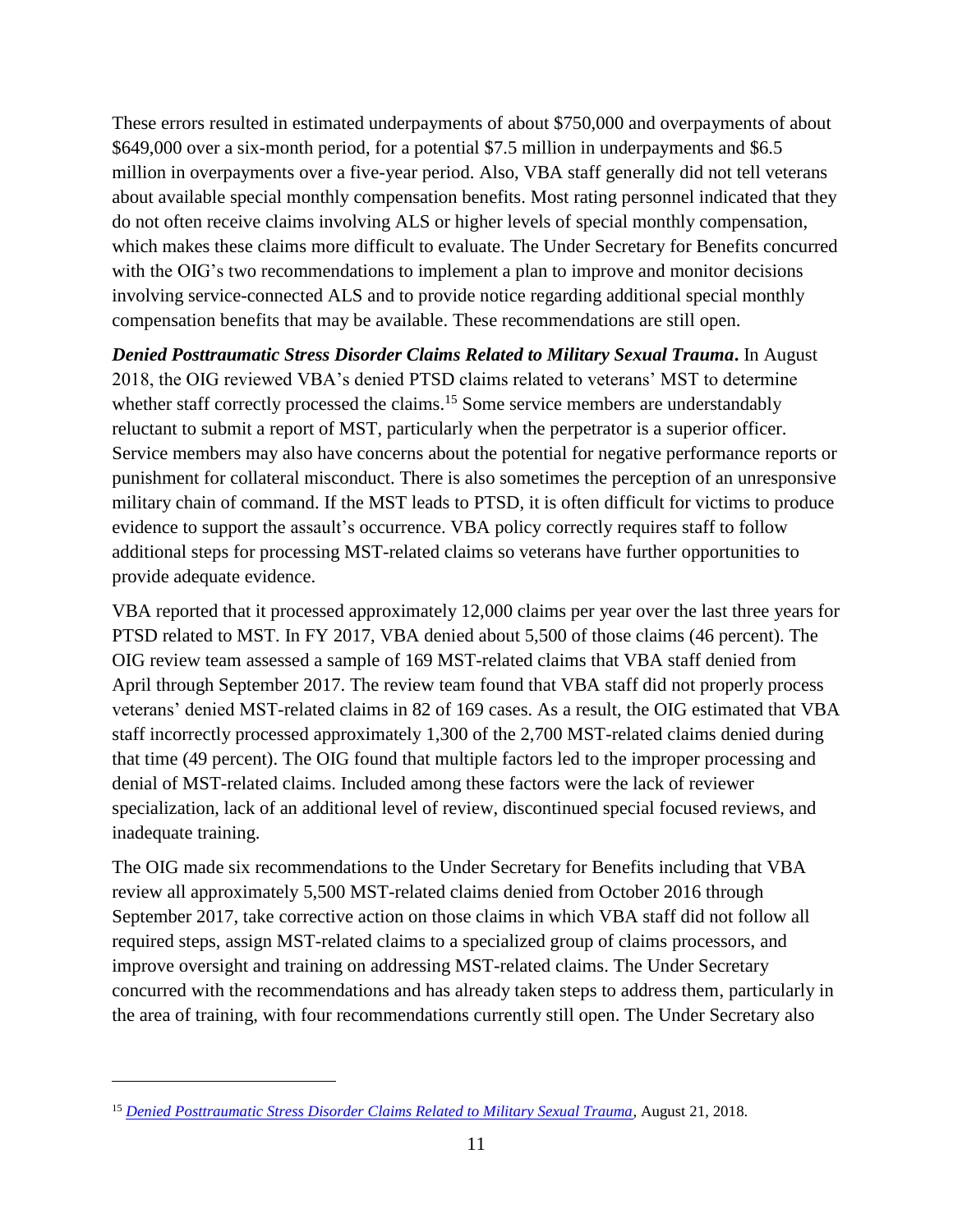stated that, in FY 2019, VBA will review every denied MST-related claim decided since the beginning of FY 2017.

# **STEWARDSHIP OF APPROPRIATED FUNDS EXAMPLES**

While some OIG recommendations focus primarily on improving quality of care for veterans, or program effectiveness, others emphasize deficiencies in the efficient use of taxpayer dollars or misusing appropriated funds. Several examples follow demonstrating the need for more effective controls, stronger oversight practices, and greater accountability so that VA funding is put to the most efficient and effective use to the benefit of veterans, their caregivers, and families.

*VA's Oversight of State Approving Agency Program Monitoring for Post-9/11 GI Bill* 

*Students***.** A December 2018 OIG report examined the effectiveness of VA and State Approving Agencies' (SAAs') monitoring of participating educational programs, which identified serious concerns, including gaps in approval practices that led to ineligible and potentially ineligible schools participating in the program.<sup>16</sup> The OIG conducted this audit to determine if VA and SAAs were effectively reviewing and monitoring education and training programs that enrolled Post-9/11 GI Bill students to ensure only eligible programs participated. Prior OIG reports noted financial risks for these programs.<sup>17</sup> Based on its review, the OIG estimated that 86 percent of SAAs did not adequately oversee the education and training programs to make certain only eligible programs participated. In total, the audit team projected that VBA annually issues an estimated \$585 million in related improper Post-9/11 GI Bill tuition and fee payments to ineligible or potentially ineligible schools and that \$473.8 million of this amount will be paid to for-profit schools.<sup>18</sup> Oversight deficiencies occurred, in part, because VBA maintained it has a limited role for oversight of SAAs. The OIG recommended clarifying requirements for approvals, requiring periodic re-approval of programs, reporting schools with misleading advertising, strengthening compliance surveys for program eligibility, revising program assessment standards, and confirming that SAA funding can support the recommended steps. Of those, one recommendation has been closed as implemented, and OIG staff are monitoring VBA's progress on the remaining five.

*Audit of Compensation and Pension Benefit Payments to Incarcerated Veterans***.** On occasion, OIG staff audit programs and monitor recommendation implementation, but continue to receive allegations of specific acts of wrongdoing through the OIG Hotline. In June 2016, the OIG audited whether VBA was adjusting compensation and pension (C&P) benefit payments for veterans incarcerated in federal, state, and local correctional institutions in a timely manner and

<sup>16</sup> *[VA's Oversight of State Approving Agency Program Monitoring for Post-9/11 GI Bill Students](https://www.va.gov/oig/pubs/VAOIG-16-00862-179.pdf)*, December 3, 2018.

<sup>17</sup> *Id.* at 49-50.

<sup>&</sup>lt;sup>18</sup> "Under OMB Circular A-123, App. C, Pt. I-A, Risk Assessing, Estimating, and Reporting Improper Payments, (October 20, 2014), improper payments are payments that should not have been made or were made in an incorrect amount under statutory, contractual, administrative, or other legally applicable requirements; payments made to ineligible recipients; and payments where an agency's review is unable to discern it is proper due to insufficient documentation." *Id.* at 3*.*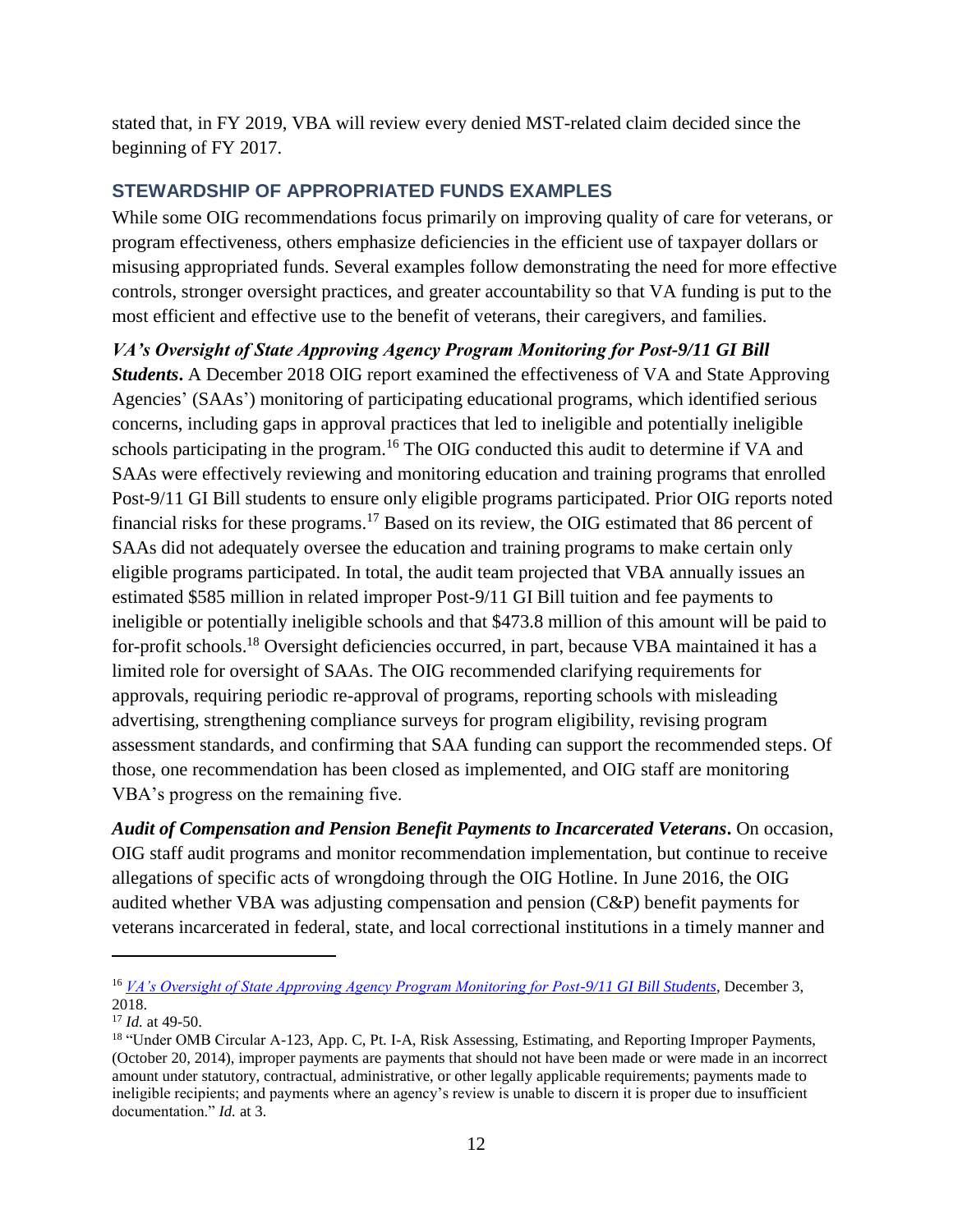as required by federal law.<sup>19</sup> The OIG identified program weaknesses and determined that VBA did not consistently take action to adjust C&P benefits for incarcerated veterans as legally required. VBA's ineffective actions in processing incarceration adjustments resulted in significant improper benefit payments totaling more than \$100 million. If conditions remained the same and improvements were not made, VBA could have made additional inaccurate payments (improper payments) of more than \$200 million over a 5-year period from FY 2016 through FY 2020. The report's six recommendations are now closed.

However, this was not the first time OIG reported on problems with C&P benefit payments adjustments. In 1986 and 1999, OIG identified similar issues with C&P benefit payments to incarcerated veterans, and VA provided remediation plans. <sup>20</sup> Because problems in this area have tended to reoccur or new problems emerge, the OIG continues to identify and follow up on similar improper payments reported through the OIG Hotline. One recent example involves a veteran improperly receiving \$46,200.<sup>21</sup>

## **MAJOR MANAGEMENT CHALLENGES**

Each year, pursuant to Section 3516 of United States Code Title 31, the OIG provides Congress with an update summarizing the most serious management and performance challenges identified by OIG work as well as an assessment of VA's progress in addressing them.<sup>22</sup> These challenges are aligned with the OIG's six areas of focus outlined in its strategic plan: (1) leadership and workforce investment, (2) healthcare delivery, (3) benefits delivery, (4) financial management, (5) procurement practices, and (6) information management.

The OIG has made VA leadership and governance a top priority in recognition that deficiencies in these areas ultimately affect the care and services provided to veterans and allow significant problems to persist unresolved for years. And, as in prior years, access to health care remains a significant challenge for VA. This is a particular concern as prodigious changes are underway for expanding community care and enhancing access to care in VA facilities and as VA implements changes to its benefit appeals process. The OIG has noted specific progress in quality improvement and patient care processes during CHIP inspections and other work in individual facilities, yet deficiencies remain in other areas affected by inadequate staffing and IT systems.

The OIG has also focused on problems identified VA-wide regarding information management, financial management, and procurement practices that, while critical to VA carrying out its missions, have been at the heart of failures in providing medical care and a range of benefits and services to veterans and their families. OIG audits and reviews, such as the audit of VA's consolidated financial statements, as required under the Chief Financial Officer's Act and the

<sup>19</sup> *[Audit of Compensation and Pension Benefit Payments to Incarcerated Veterans](https://www.va.gov/oig/pubs/VAOIG-13-02255-276.pdf)*, June 28, 2016.

<sup>20</sup> *[Evaluation of Benefit Payments to Incarcerated Veterans](https://www.va.gov/oig/52/reports/1999/9R3-B01-031.pdf)*, February 5, 1999.

<sup>21</sup> *[Semiannual Report to Congress](https://www.va.gov/oig/pubs/sars/vaoig-sar-2018-2.pdf)*, Issue 80.

<sup>22</sup> *[U.S. Department of Veterans Affairs Office of Inspector General Management and Performance Challenges](https://www.va.gov/oig/pubs/VAOIG-2018-MMC.pdf)*, November 2018.